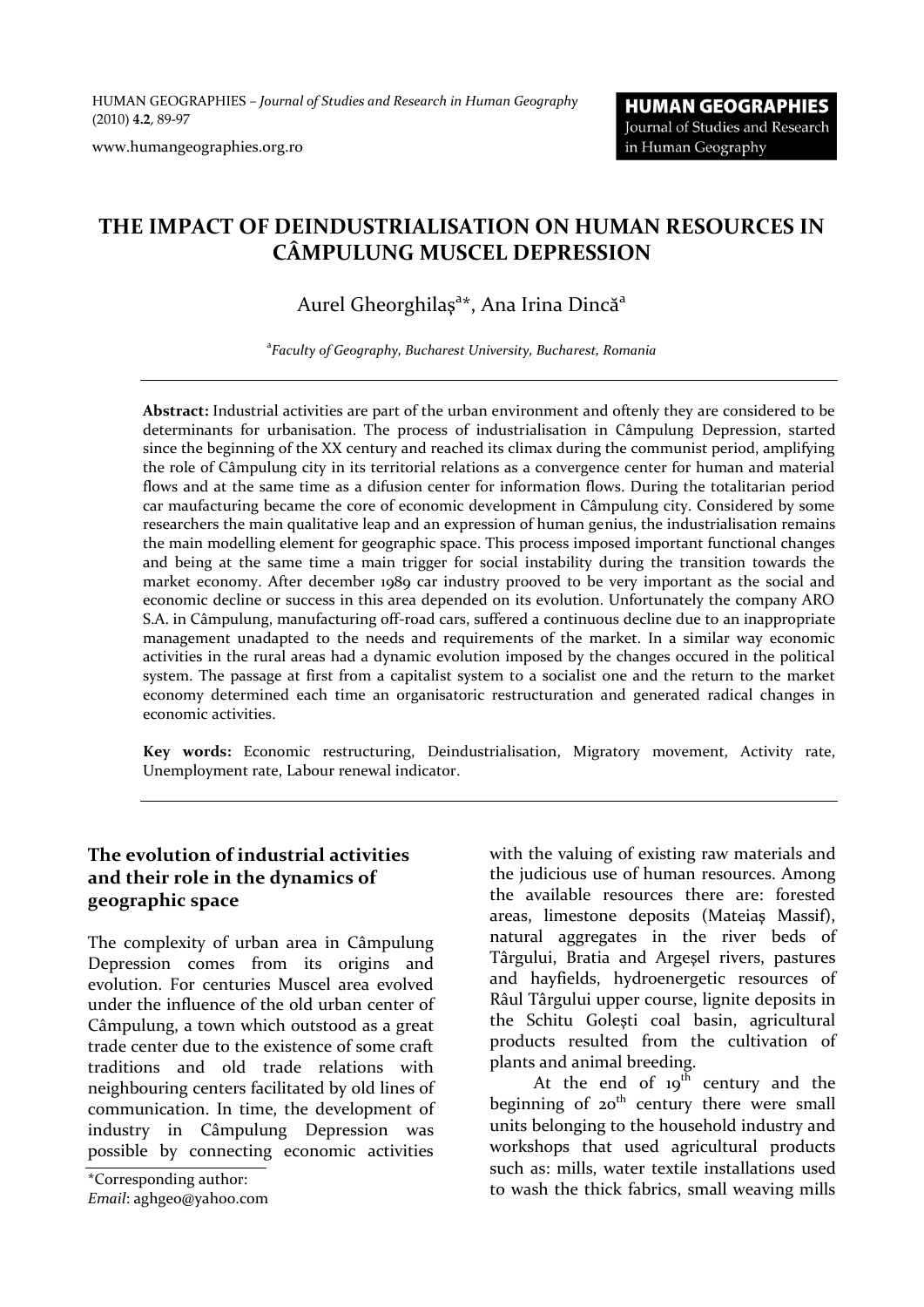and clothing workshops, sawmills for timber, lime and brick kilns, small workshops for food products (cheese), etc. Besides the manufacturing workshops the town of Câmpulung had during the 1920 – 1940 period a paper factory (on the present location of ARO factory), a weaving factory, several soap workshops, cereal mills, lime and mosaic kilns ("Vălimăreanu Factories"), 2 printing houses, a factory which valued woollen cloths produced by households, 4 factories for lemonade and soda, an electric plant, 3 carders, 4 candle factories, 2 factories for cement pipes, a factory for terracotta tiles and a joiner's workshop. Between the two World Wars the industry of the town expanded through the appearance of some manufacturing units, factories especially for wool, agricultural products or lime and rock materials, as Câmpulung had also a political and administrative function. Most part of the economically active population was occupied in agriculture, trade or transports and only a small part worked in industry.

After the Second World War Câmpulung met a period of economic development and foccused mostly on industry, phenomenon which characterised the entire Romanian urban network during the communist period. Industrial branches such as: car industry, construction materials industry, wood processing industry and food industry (milling industry, bakery, dairy industry) began to develop. Once with the development, growth and diversification of industrial production, it was noticed a concentration of labourforce in the urban area and migrations from the rural areas. At the same time the commuting phenomenon between the workplace and the place of residence was amplified.

In the 1965-1980 period, a change in the profile of industrial production was remarked as it started to foccus on manufacture of machinery and vehicles, manufacture of metals, chemical industry and mining industry compared to the period before 1965 when most part of industrial production came from food industry, wood processing industry and textile industry.

### **Industrialisation and labourforce migration**

The richness of resources and the social traditions lead the local community to express its productive potential within the subsistence household economy. Industrial activities preserved for a long time their hand made character foccusing on valuing local resources mainly agricultural products, wood or construction materials.

Starting with the  $15<sup>th</sup>$  century the documents mention different craft activities especially at Câmpulung. The workers were grouped in different quartiers and also in associations and confraternities known since the  $17<sup>th</sup>$  century. The craftsmen were the real members of the guild. The neighbourhood of Negru Vodă Monastery gathered the workshops of blacksmiths and braziers in the suggestively named area "Țigănia". The furworkers and coat makers were located in Subesti, the leatherworkers in Tabaci quartier, on the right bank of Târgului River while soap makers, coopers and chandlers were located in Schei quarter, in the northern part of the town. Stoneworkers lived in the area called "Câmpul Crucerilor" situated near the way to the mine in Albeşti village and potters were settled in a neighborhood known as the potter's quartier where they rose a cult monument using clay from Grui hill.

Once with the crafts development commerce practiced by trademen developed. In fact the development of crafts and trade continued until the second half of the  $19<sup>th</sup>$ century, other new activities in this area appearing with the new material possibilities and the use on a large scale of mining materials such as: lignite, limestone, etc. The first factories and workers have also made their appearance in this period. The presence of some subsoil resources and of important energetic resources determined also the development of other industrial branches such as mining, energetic, construction materials and wood processing industries. In parallel, non traditional sectors, namely the car industry and the chemical industry were established. Industrial activities together with specific forms of planning and agricultural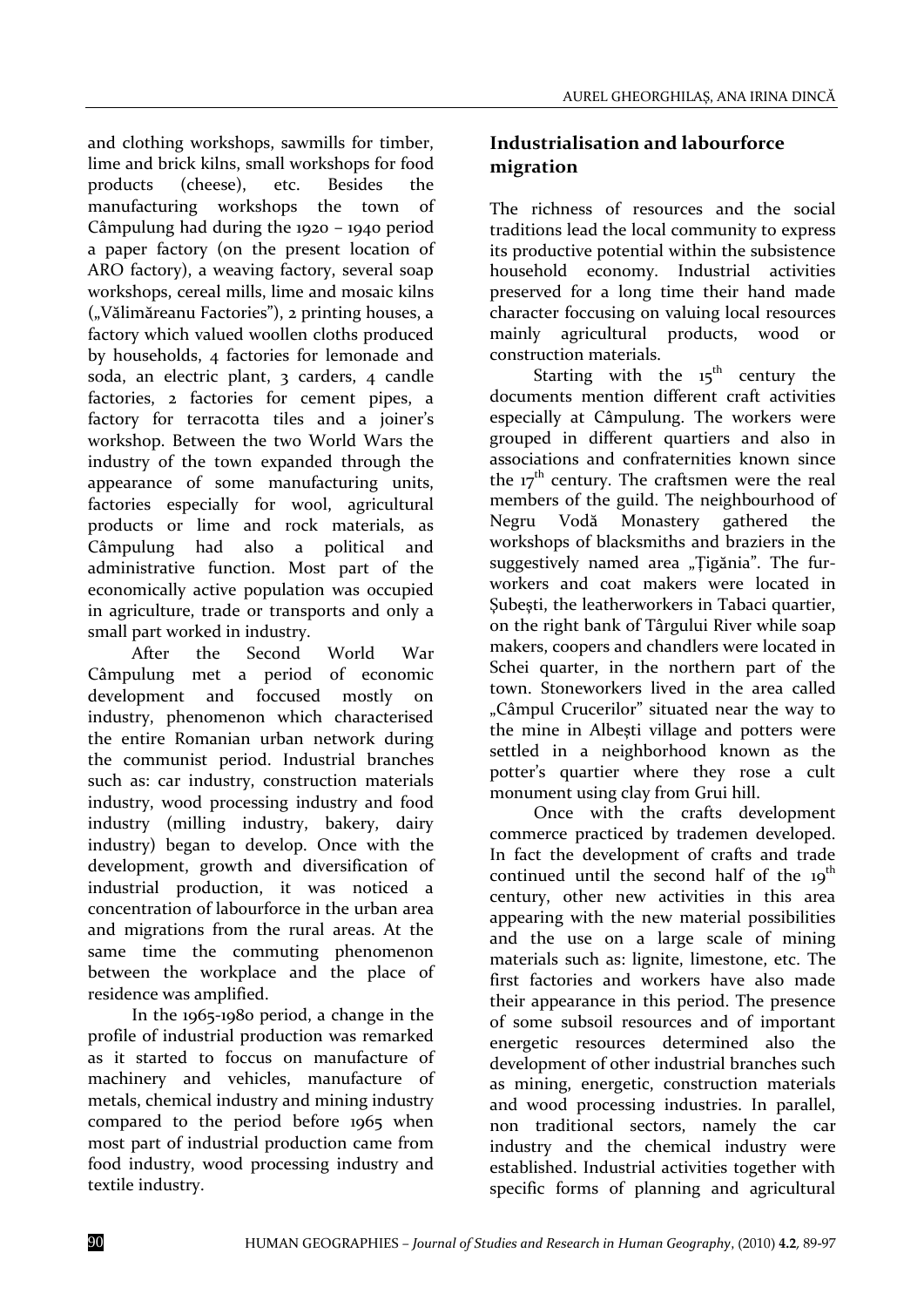

Figure 1. Câmpulung Muscel Depression. Migration movement between 1970-2002

property influenced to a great extent human communities. One may remark though the concentration of industries in the urban area and the transfer of rural population towards Câmpulung city which finally increased the territorial mobility of labour force and altered the demographic structures (Figure 1).

In the second half of 20 century, the migratory movement represented the most important and dynamic element of demographic evolution in Câmpulung Depression. The territorial mobility of population manifested through definitive or temporary movements especially from rural towards urban areas, representing a characteristic phenomenon for societies which passed through an industrialisation phase. The emigration rate had high values (oftenly above 10 ‰) registering two peak periods: one at the end of '70s corresponding to the after war period of maximum economic prosperity and a second one (even more intense) which manifested in the first few years after the Revolution in December 1989 once with the removal of restrictions regarding the establishment of residence in the urban area and the liberalisation of population movement.

The evolution of migration balance clearly differentiate the urban from rural environment. The first one had a positive migration balance for a long time benefiting from an important volume of arrivals whereas the second one registered a predominantly negative migration balance as it represented for a long time an area of emission for young labourforce, a process which had as main results the village "emptying" and a dynamic of demographic ageing without precedent.

The explosive development of workshops and trade during 20 century was a supplementary reason for population to immigrate in the area. Later on the communist regime determined the forced industrialisation process. The appearance of new production units constituted a major factor which attracted especially rural population to establish in the neighbouring areas of Câmpulung. Elements that attracted people making them to quit definitively their originary places were the labourforce market (the wages in urban area were higher than in the rural one), technical endowments (unsuficiently developed in the villages) and a higher socio-cultural level, in one word a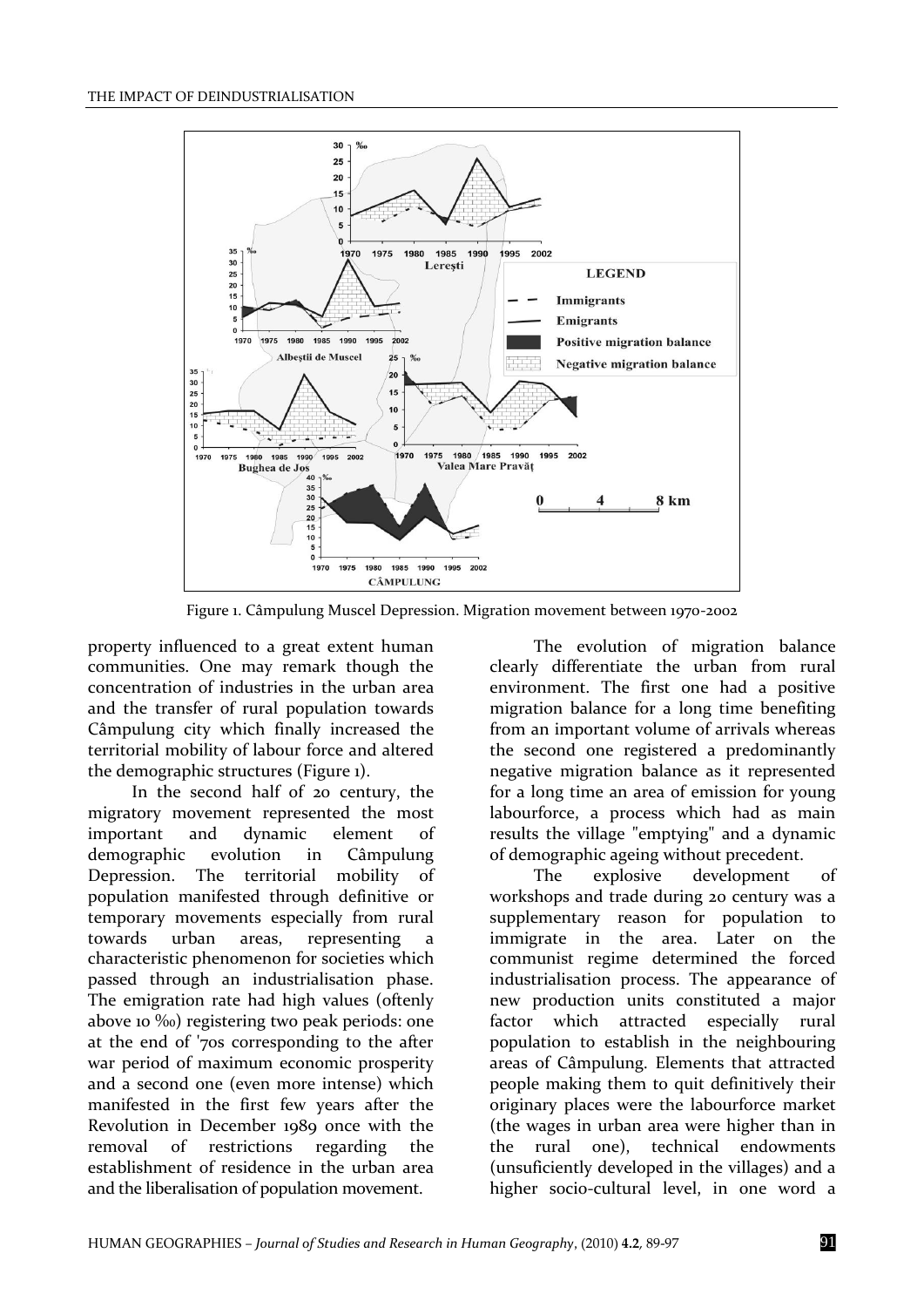better quality of life which could be translated in the "mirage of the town".

After 1989, when the majority of production units entered the restructuration process, a new defavorised population category, namely the unemployed people appeared. Lacking the perspective of a new job (despite the programmes for professional reconversion) they generated a definitive movement (return migration) towards their places of origins. On the other hand definitive emigrations of young people, especially of those between 20 and 40 years (with a higher power of social readjustment) towards the county capital or other more developed urban centres outside the county was noticed.

At the same time in the last years external temporary work migration especially of dismissed people intensified. Migrations for working abroad imply a huge number of people and beside men, women are more and more numerous. If immediately after Revolution this type of migration registered isolated cases it became a mass phenomenon as generally approximetely  $30 - 40\%$  of the active population (especially youth) works abroad for various periods of time (between 3 and 18 months).

Regarding the commuting phenomenon, the main industrial center to which the labourforce oriented was Câmpulung. The rapid socio-economic development of the town determined the increase in the number of employees from 1766 persons in 1950 to 23 500 in 1977. The first area that provided labourforce for Câmpulung was formed by the settlements in the depression to which the villages of Schitu Goleşti commune could be added. Although they assimilated or inherited different economic functions (coal mining and sorting in Schitu Golesti, materials of construction in Valea Mare, limestone mining and processing in Albeşti, mineral springs exploitation in Bughea de Sus, tourism activities in Lereşti, etc.) these localities also fulfilled complementary activities with the urban center of Câmpulung as they were dormitory suburbs for the employed labourforce in its industrial units. Statistics estimate that in 1976 there were approximately 5658 daily commuters for Câmpulung city coming from the nearby rural

area. The highest flows were generated by the communes in the northern part of the depression: Valea Mare Pravăt (1030 workers), Albeştii de Muscel (1330 workers) and Lereşti (1990 workers). The towns' necessities were satisfied also by supplementary sources constituted by the localities outside of the depression.

Nowadays the commuting phenomenon is favorised by factors such as: the small distance between the town and the close rural centers, the development of transport infrastructure and services (public transport practiced both by state and private companies). The intense development of tertiary and quaternary sector determined lately the concentration of employment in the service domain, constituting a major attractive element for labourforce, even for the one outside the town and making it to commute daily. The facilities granted to small autochthonous investors and foreign investors led to the appearance of new units of production (especially for light industry) in the neighobouring rural areas which concentrate a great part of the dismissed labourforce from Câmpulung (especially feminine labourforce concentrated by textile and plastic industry). An example would be S.C. AMPLAST S.A. in Lereşti. Situated in the continuity of Câmpulung city the commune of Lereşti is tightly linked to it (the passage from town to village is not perceived and the delimitation is marked in the local language as "the I.M.M. bridge") determining an important labourforce flow between the two localities segmented on the base of different economic sectors (car industry in the town, light industry in Lereşti). Otherwise the gradual extension of the town towards north, till its joining to Lereşti confers to the latter the periurban character with all its implications: intense trade exchanges, complementary labourforce, concentration of private capital, etc. Another example is given by the existence of the cement factory HOLCIM S.A in Valea Mare Pravăt commune which determined a concentration of the daily flow of commuters from Câmpulung but also from other neighbouring localities towards this industrial unit.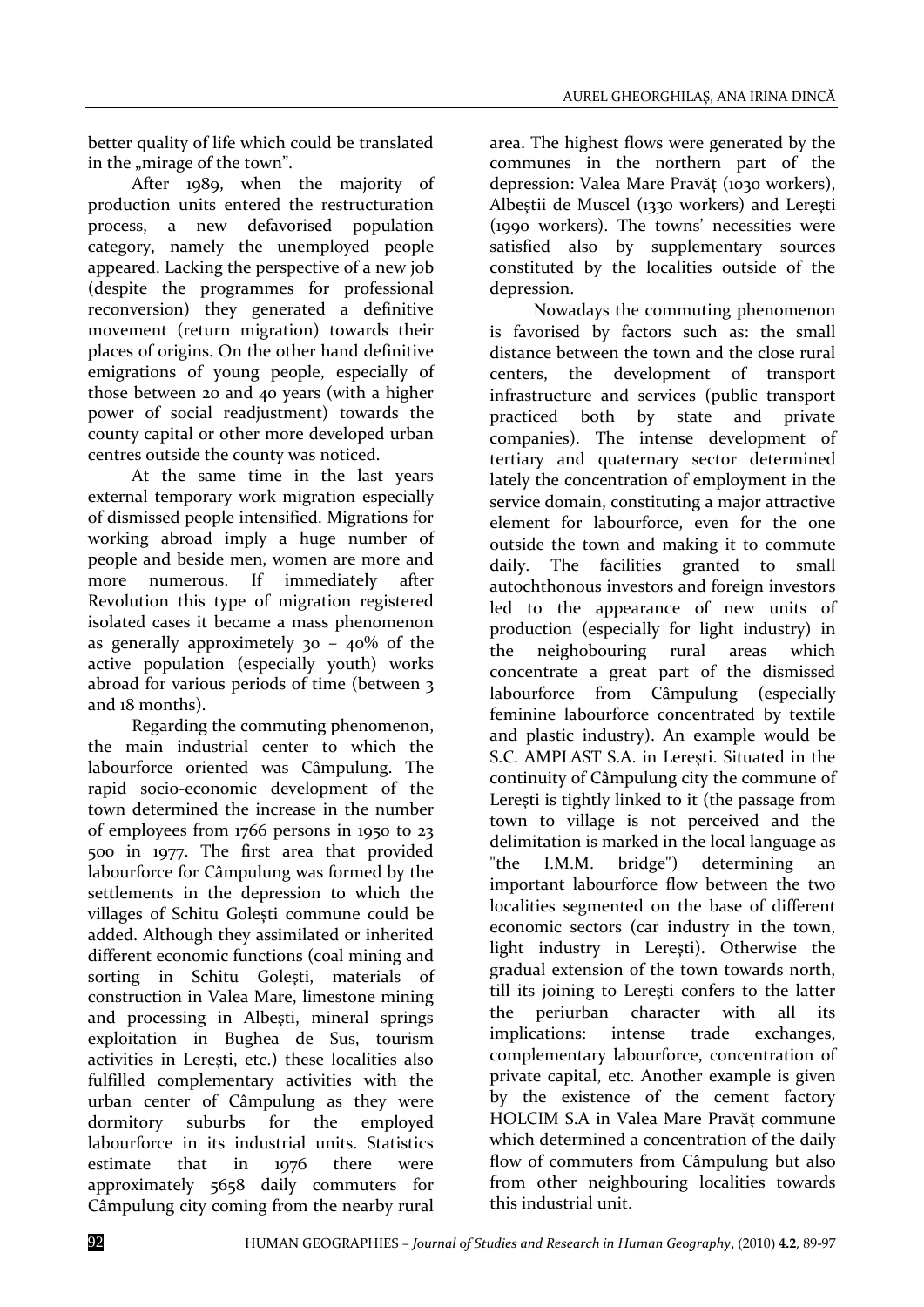The migratory movement had an essential role in determining the population dynamic. The urban area for instance, represented by the town of Câmpulung, had a dynamic of average intensity, characterised by a relative equilibrium between the natural and the migratory movement during the whole analysed period (1970-2002). This type of dynamic was definitory for the town of Câmpulung which registered for the whole period an average value of the total balance of 12,6 ‰. The most significant values of the total balance registered in 1980 (29,9 ‰) were contrabalanced by smaller ones registered by this indicator in 1970  $(6,1\%$ ) and 2002  $(-5,2)$ ‰). For rural areas the migratory movement had a high dynamic, represented, in the first part of the analysed period, by a growth sustained by positive values both of natural and migration balance. However at present moment the growth seems to show an obvious tendency of equilibrium. This type of dynamics is obvious in the case of Valea Mare Pravăt, commune which benefited by an early economic development due to an important unit of production (the cement factory) which attracted labourforce inclusively from Câmpulung city. The locality had in 1970 a natural balance of 15,5 ‰ which was cumulated to the migratory one 3,6 ‰ so as to insure the accentuated ritm of dynamics.

## **Changes registered in the structure of active population and in the evolution of unemployment**

The dynamics of Câmpulung neighbouring area had various ways of expression in the light of the political and social changing background. The human activities introduced new elements in the natural environment modifying the existing ones and sometimes determining new relations which confered to the geographic space a greater socio-economic efficiency. Beside the influence on population, economic activities constituted an extremely relevant pressing factor for the structural dynamics of the entire studied territory. The changes occured in the last decade manifested through continuous restructurations

economic activities (especially of industrial ones) leading to different influences on the whole range of socio-demographic components. At the level of socio-economic structures, the active population had important fluctuations registered on the background of a general increasing tendency of employement in industry till 1989 and of accentuated decreasing after this reference year as a consequence of the socialist regime and of the economic restructuration. In the last decade, the difference between the economically active population and the inactive one increased considerably. Among the causes of the explosive growth registered by the inactive population after revolution the lowering of the official retreat age for some economic activities (mining, military domain, etc.) or the retreat before the age limit (disability pension) were added to the natural ones (population ageing). Otherwise the last decade deepened the gap between the demographic offer and the demand of labourforce generating unemployment.

The cartodiagram regarding the repartition of economically active and inactive population in 1992 made obvious that generally at the local level the inactive population was more numerous than the active population. Great differences between the two segments were registered however in localities with a significant process of demographic ageing as for example the villages of Valea Mare Pravăţ which had a percentage of 66,3 % inactive population. A relative equilibrium was registered by Câmpulung (50,1 % inactive population). In 2008 the difference between the two categories of population was even greater in favour of inactive population. The greatest figures of inactive population (over 70% in the total) were registered in Bughea de Jos (Figure 2a).

During the period of transition the territorial evolution of unemployment has constantly risen due to the incapacity of adapting production (especially of the industrial one) to the demands of the market economy. The frequent actions of dismissing led to a significant growth of unemployment in the localities which provided labourforcefor Câmpulung city before 1989 (the first people that had been dismissed were the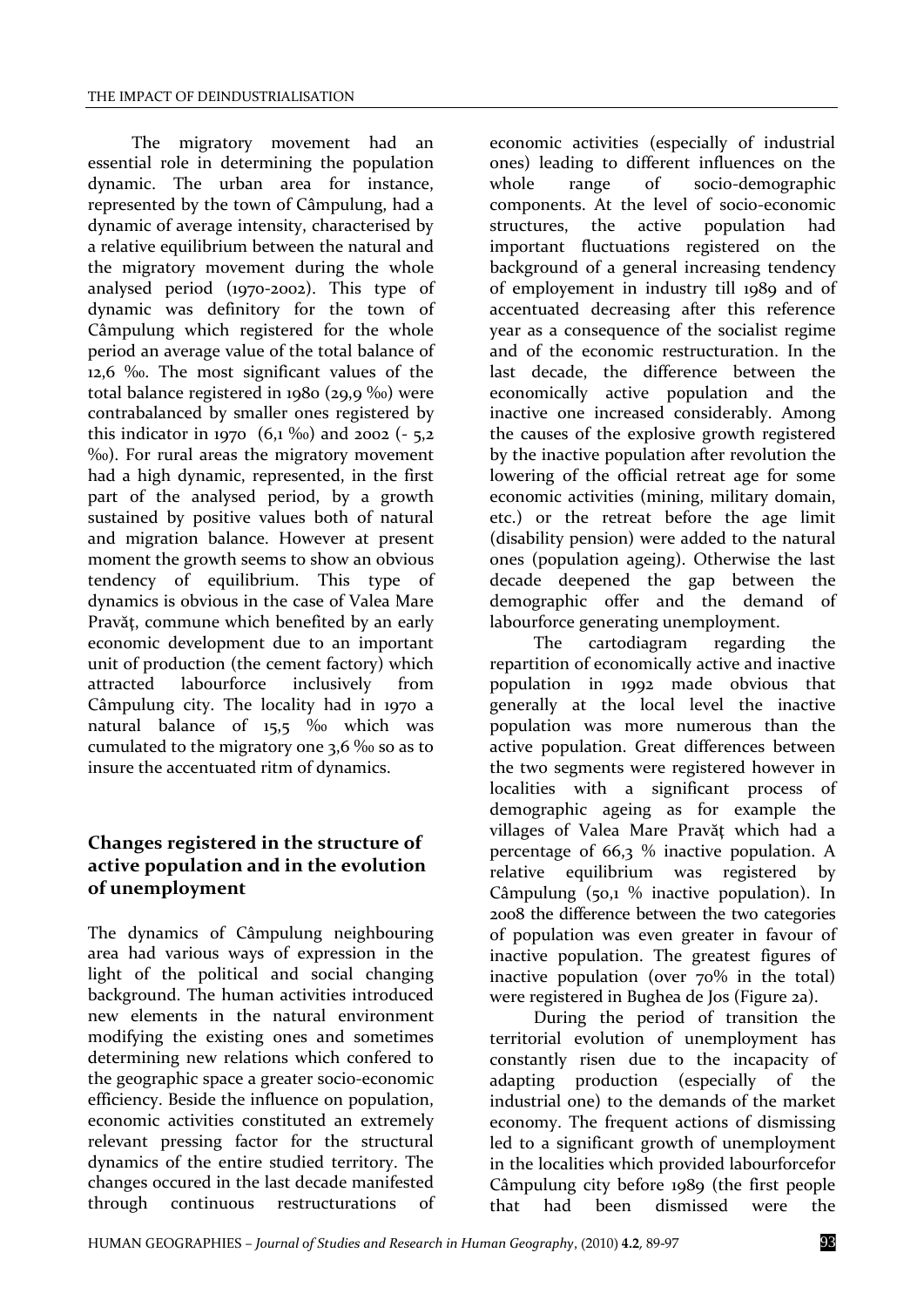

Figure 2a. Câmpulung Muscel Depression. Economically active and inactive population (1992)

commuters). The socio-economic situation of Câmpulung Depression was dramatic during the '90 as the economic decline of the town and especially of the car industry determined an unprecedented value of unemployment rate. On its turn the restructuration of mining sector which culminated with the closing of all the mines in the Bughea – Bratia area accentuated even more the socio-economic decline of the region (Figure 2b).

The unemployment rate in Câmpulung was according to the statistics registered at the beginning of the new millenium of 14,7 %, value which resulted after the dismissings occured after the governemnt emergency ordinances emitted between 1997 and 1999. As labourforce resources for Câmpulung area one can consider the persons who were receiving unemployment indemnity during that period (4696 persons) to which the persons that do not benefit anymore of social protection (3786 persons) could also be added. In the climax period of dismissings at ARO compagny in Câmpulung and nearby areas there were 1146 unemployed persons who received an indemnity and another 6000 who didn't receive it, totalizing 7146 unemployed persons.

The fact that the work offer didn't overlap the labourforce demand is evidentiated by the distribution of

Figure 2b. Câmpulung Muscel Depression. Economically active and inactive population (2008)

unemployed people on age group and professional qualification. If considering the age group unemployment statistics revealed: 415 persons under the age of 25 years, 206 persons between 26 and 30 years, 301 persons between 31 and 40 years, 144 persons between 41 and 50 years and 80 persons over 51 years. This situation determined massive migrations of people in search for a job, especially of those under 30 years old which represented younger categories of age with a higher degree of adaptability. By gender group in 2001 the value of female unemployment  $(54, 4\% - 623)$ persons) overpassed the male unemployment (45,6 %, 523 persons). If professional qualifications are considered 12,2% unemployed people had no qualification, 78,5% had various qualifications, 4,1 % had secondary education and 5 % superior education. Generally labourforce in the area had a qualification for minig sector, manufacturing industry (welder, locksmith, tool and die maker) and for constructions sector (cement mason, concrete finisher, faience worker, plumber, mason, wall painter, civil engineer, etc.). All these categories of unemployed people tried, unfortunately in most cases without success, to reconvert professionally for jobs such as: electric welder,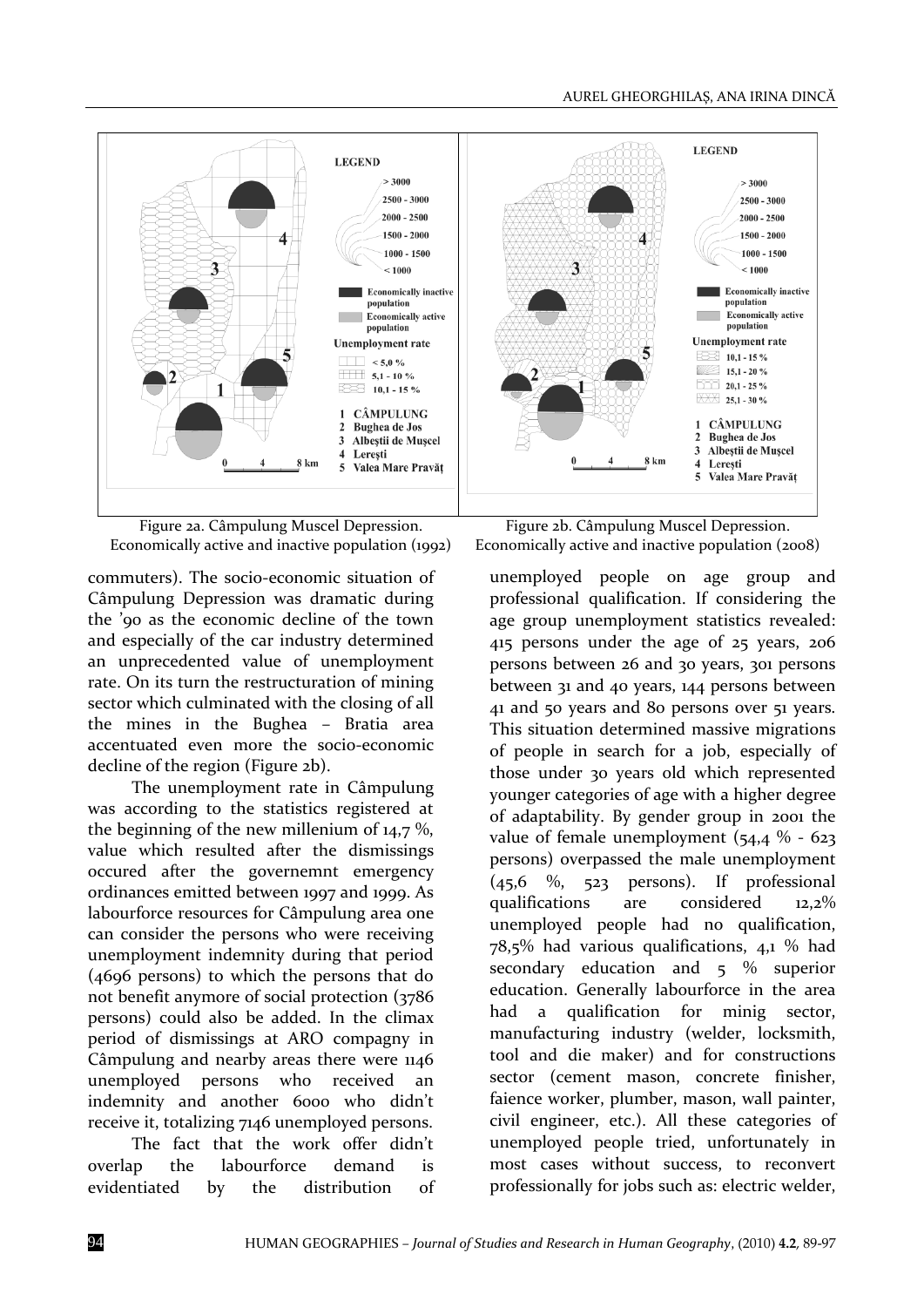locksmith, carpenter, sales agent, vendor, barman, chef, tailor, etc.).



Figure 3a. Câmpulung Muscel Depression. Economic dependency ratio

Another relavant indicator for the present study is the activity rate, calculated as the ratio between the active population and the total population which shows the degree to which the population participates to economic activities. Generally the evolution of activity rate registered a continuous decrease, proportional to the diminution of active population due to massive lay-offs (as shown above), to the increase of studies period and the lowering of the pension age for some socio-professional categories.

At the beginning of transition period (1992) the activity rate registered values around 50 % for Câmpulung city and between 35 % and 45% for rural areas, the minimum value under 35% being registered by Valea Mare Pravăţ commune. The constant diminishing of the activity rate is demonstrated by its very low level reached in 2008 for the majority of administrative units in the region. Except for Câmpulung city for which the activity rate maintained a higher value  $(41,2\%)$ , the majority of rural areas registered small values ( $\lt$  35 %). Among the rural localities the greatest value for the activity rate was noticed for Lereşti commune (37,0 %) due to the economic revival caused

by investments and the development of small and medium entreprise sector.

Figure 3b. Câmpulung Muscel Depression. Labour renewal indicator

### **Economic dependency ratio and labour renewal indicator**

The indicator of economic dependency calculated for 1992 and 2008 as the ratio between the sum of inactive population and unemployed population on the one hand and the active employed population on the other showed an increase for all the localities in the region as an effect of changes occured in the number of population and especially in the structure of group ages, of disappearance of some economic activities, of the official registering of unemployment or the retreat before the age limit (Figure 3a).

Table 1. Economic dependency ratio<sup>\*</sup>

| No                      |                    | 1992 | 2008 |  |
|-------------------------|--------------------|------|------|--|
|                         | Locality           | Gde  | Gde  |  |
| 1                       | Câmpulung Muscel   | 1,10 | 1,49 |  |
| $\overline{2}$          | Albeștii de Muscel | 1,70 | 2,10 |  |
| 3                       | Bughea de Jos      | 1,91 | 2,72 |  |
| 4                       | Lerești            | 1,38 | 2,16 |  |
| 5                       | Valea Mare Pravăț  | 2,19 | 2,37 |  |
| aayyaay aamayyitad data |                    |      |      |  |

*source: computed data*

**\* Gde = Pi + Pn / Po** where: Gde = economic dependency ratio:

Pi = inactive population;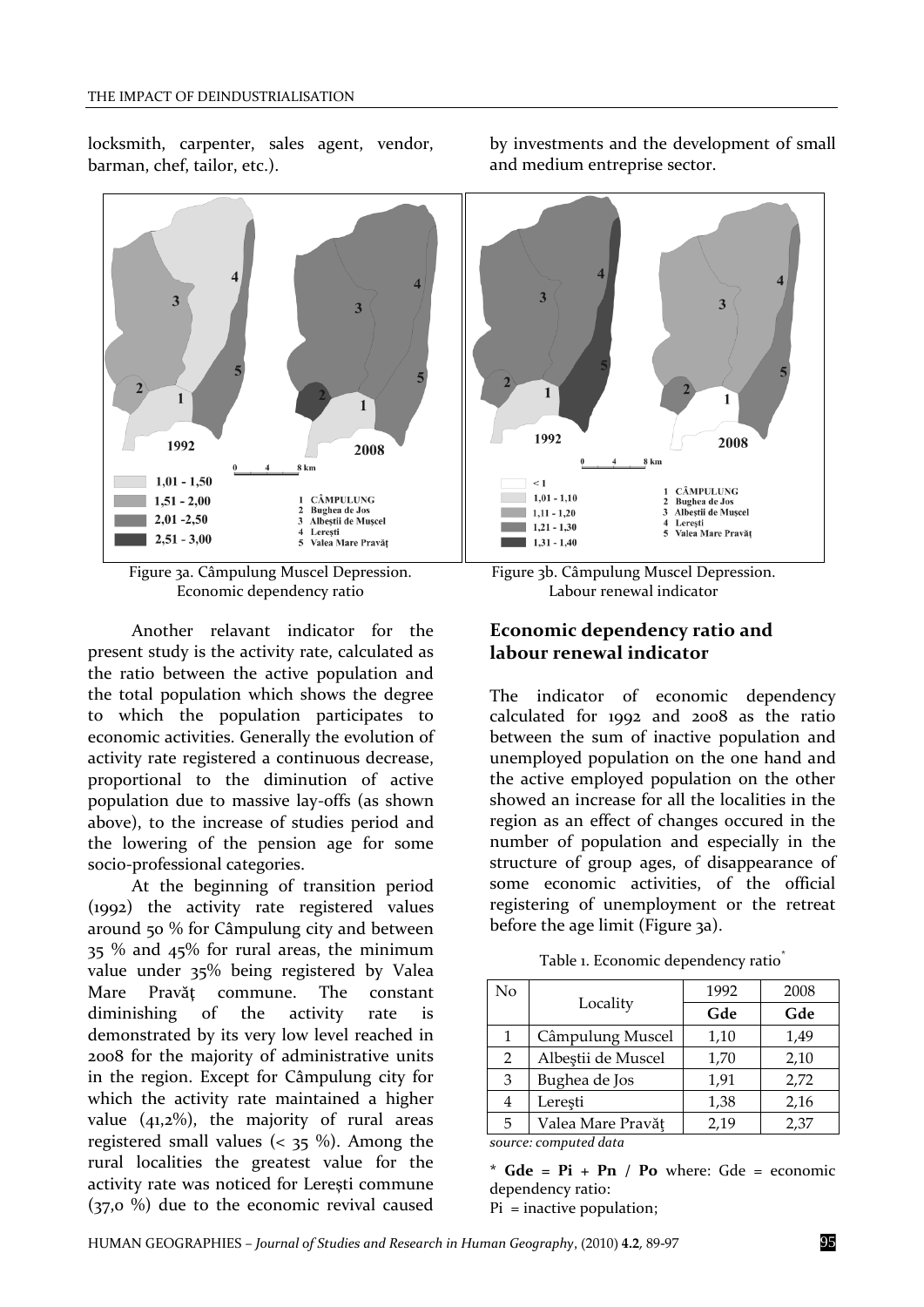# Pn = unemployed population;

Po = employed population.

The evolution of this indicator at local level shows a significant increase for all the rural localities and only a small variation for Câmpulung (Table 1). The most spectaculous increases were registered by: Lereşti (from 1,38 to 2,16), Albeştii de Muscel (from 1,70 to 2,10) and Bughea de Jos (from 1,91 to 2,72). In order to assure data comparison, labour renewal indicator was calculated for the same reference years (1992 and 2008) as a ratio beween population between  $15 - 29$  years and population between 30 – 44 years (Table 2).

Table 2. Labour renewal indicator\*\*

| No | Locality           | 1992 | 2008 |
|----|--------------------|------|------|
|    |                    | Îfm  | Îfm  |
| 1  | Câmpulung Muscel   | 1,03 | 0,86 |
| 2  | Albeștii de Muscel | 1,21 | 1,12 |
| 3  | Bughea de Jos      | 1,30 | 1,26 |
| 4  | Lerești            | 1,26 | 1,15 |
| 5  | Valea Mare Pravăț  | 1,57 | 1,30 |
|    | $\cdots$ $\cdots$  |      |      |

*source: computed data*

\*\*  $\lim_{x \to \infty} P_{0} p_{15-29}$  /  $P_{0} p_{30-44}$  where:  $\lim_{x \to \infty} P_{15-1} p_{15-1}$ renewal indicator;

Pop<sub>15-29</sub> = age group  $15 - 29$  years; Pop<sub>30-44</sub> = age group 30 - 44 years.

At the beginning of transition period the majority of the administrative units in the studied region had values for this inicator comprised between 1 and 1.5, except for Valea Mare Pravăt which had a value of 1.57 due to a smaller proportion of the age groups between 33 – 40 years. However in 2008 there were major differences compared to the level in 1992. Except for Bughea de Jos which registered a small decrease (from 1.3 to 1.2) all the other administrative units registered a decrease of at least one value step: Valea Mare Pravăţ (from 1.57 to 1.30), Lereşti (from 1.26 to 1.15) and Albeştii de Muscel (from 1.21 to 1.12). For Câmpulung the value of this indicator

decreased under the value of 1 registering in 2008 a figure of 0,86 (Figure 3b).

#### **Conclusions**

Economic development, sustainable development, regional development were concepts that domined the perspectives of planning and functional "valuing" of space in different periods of the last centuries, emphasising different models of evolution for geographic territories. Industrialisation phenomenon played a key role in the transformation of rural environments domined by primary economic functions into urban or urbanised environments domined by secondary and later on by tertiary domains. Câmpulung Muscel Depression made no exception as the development of industrial activities in several phases had a major influence on the dynamics of geographic space imposing the town of Câmpulung as an attractive urban pole for the neighbouring rural areas on the one hand and expanding industries (after 1965) in the rural areas on the other. The demographic indicators sensitively responded to economic transformations showing a tight connection between population and industrial activities in the area.

Successfull industrial units obviously determined migration flows either of definitive migrations or of commuters in different periods of time, influencing also indirectly other demographic indicators. The deindustrialisation process which inevitably occured after 1989 in this area on the background of the important socio-economic transformations on the whole Romanian territory reflected on its turn through a gradual decline of the values of all important socio-economic indicators at the local level having a great impact on human resources in Câmpulung Muscel Depression (an increase of the percentage of inactive population, higher economic dependency rates, lower values of the labour renewal indicators). The passage at first from a capitalist system to a socialist one and the return to the market economy determined each time an organisatoric